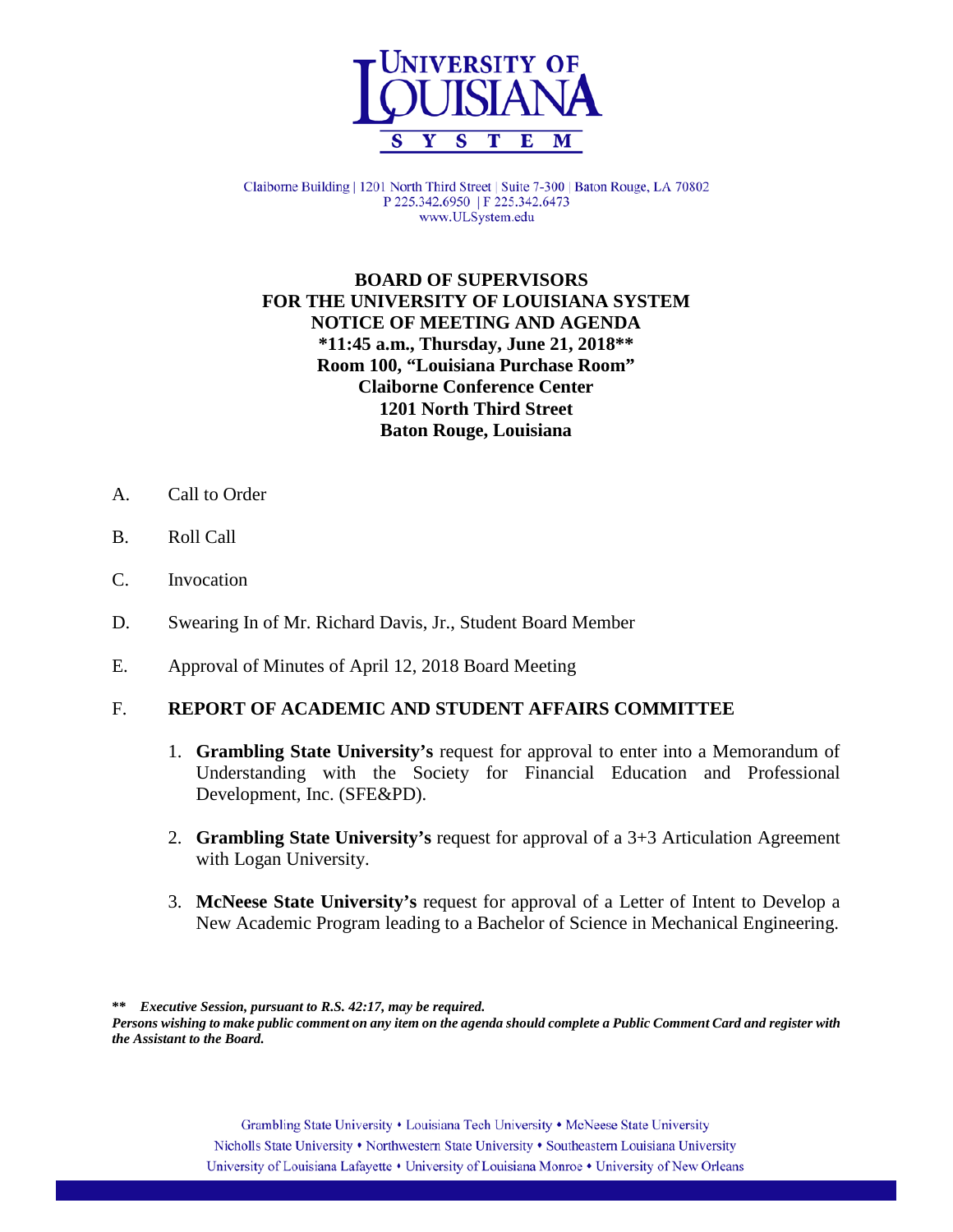- 4. **McNeese State University's** request for approval to enter into a Memorandum of Understanding with the Calcasieu Parish School Board.
- 5. **McNeese State University's** request for approval to enter into an agreement with Southwest Louisiana Charter Academy Foundation.
- 6. **Southeastern Louisiana University's** request for approval of a Proposal for a Master of Science in Child Life.
- 7. **University of Louisiana at Lafayette's** request for approval to terminate the academic degree program in Dietetics.
- 8. **University of Louisiana at Lafayette's** request for approval of a Proposal for a Master of Arts in Teaching (MAT) in Elementary Education with concentrations in Elementary Education and Elementary French Immersion.
- 9. **University of Louisiana at Monroe's** request for approval of a Proposal for a Doctor of Physical Therapy.
- 10. **University of New Orleans'** request for approval of a Letter of Intent to Develop a New Academic Program leading to a Ph.D. in Justice Studies.
- 11. **University of New Orleans'** request for approval to enter into a Memorandum of Understanding with Universidad Americana Managua, Nicaragua.
- 12. **University of New Orleans'** request for approval of the Real Estate Research Center of Excellence.
- 13. Other Business

#### G. **REPORT OF ATHLETIC COMMITTEE**

- 1. **Grambling State University's r**equest for approval of a contract with Mr. Broderick Lee Fobbs, Head Men's Football Coach, effective July 1, 2018.
- 2. **Louisiana Tech University's** request for approval of a contract with Mr. Matthew Aaron Terry, Head Men's Golf Coach, effective August 1, 2017.
- 3. **McNeese State University's** request for approval of a contract with Ms. Helena Besovic, Head Women's Tennis Coach, effective July 1, 2018.
- 4. **McNeese State University's** request for approval of a contract with Mr. Andrew A. Burk, Jr., Head Men's Golf Coach, effective July 1, 2018.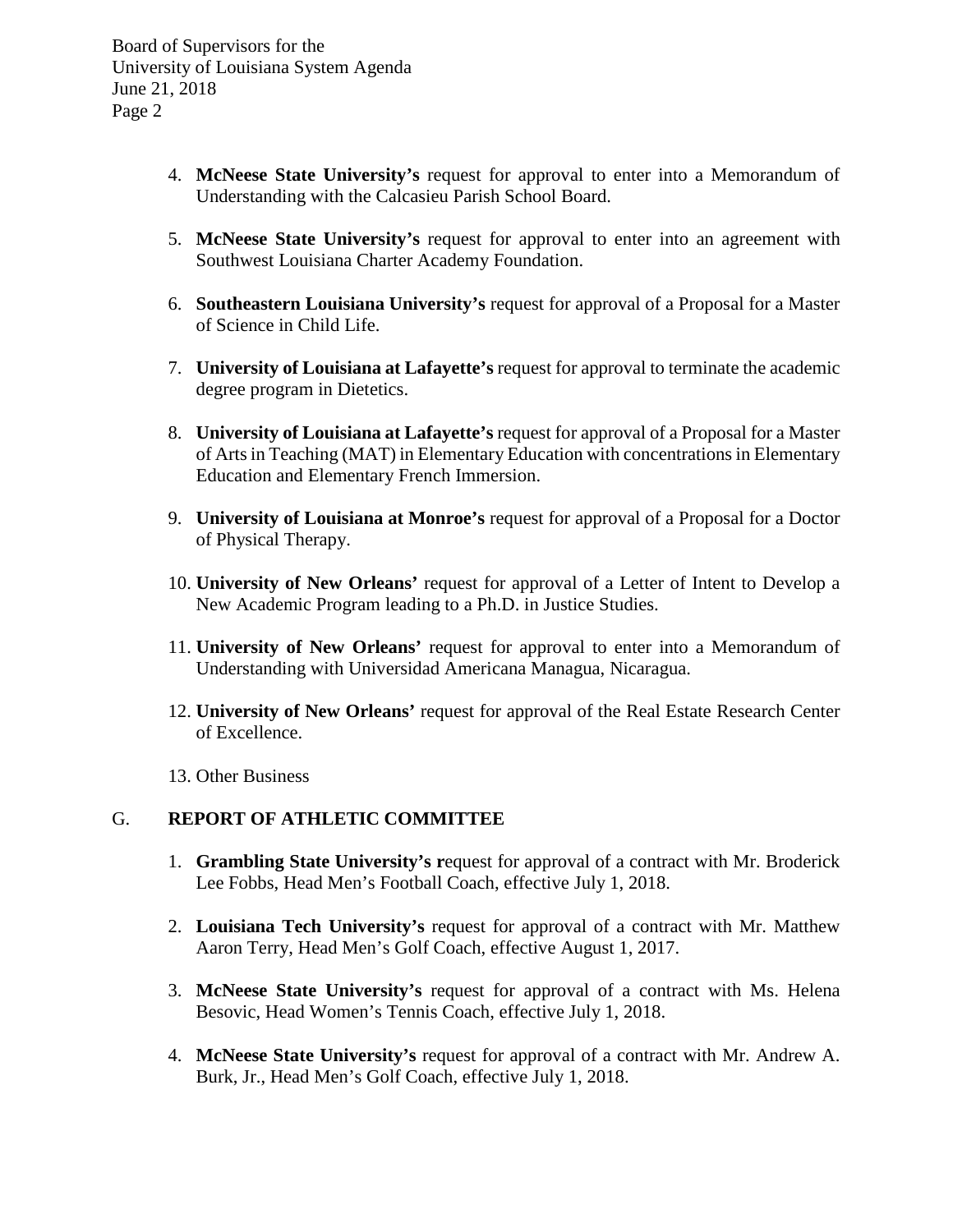- 5. **McNeese State University's** request for approval of a contract with Mr. Andrew Fitzgerald, Head Women's Soccer Coach, effective July 1, 2018.
- 6. **McNeese State University's** request for approval of a contract with Ms. Ashleigh M. Fitzgerald, Head Women's Volleyball Coach, effective July 1, 2018.
- 7. **McNeese State University's** request for approval of a contract with Mr. Michael E. Fluty, Head Women's Golf Coach, effective July 1, 2018.
- 8. **McNeese State University's** request for approval of a contract with Mr. Brendon James Gilroy, Head Men/Women's Track Coach, effective July 1, 2018.
- 9. **Nicholls State University's** request for approval of a contract with Mr. James Austin Claunch, Head Men's Basketball Coach, effective March 29, 2018.
- 10. **Northwestern State University's** request for approval of a contract with Mr. Jared Myatt, Head Strength and Conditioning Coach, effective April 2, 2018.
- 11. **Northwestern State University's** request for approval of an amendment to a contractual agreement with Mr. Mike McConathy, Head Men's Basketball Coach, effective May 1, 2018.
- 12. **Southeastern Louisiana University's** request for approval of a contract with Mr. Jason Hayes, Head Women's Tennis Coach, effective June 1, 2018.
- 13. **Southeastern Louisiana University's** request for approval of a contract with Mr. Jay Ladner, Head Men's Basketball Coach, effective May 1, 2018.
- 14. **Southeastern Louisiana University's** request for approval of a contract with Ms. Ayla Guzzardo, Head Women's Basketball Coach, effective May 1, 2018.
- 15. **Southeastern Louisiana University's** request for approval of a contract with Mr. Corey Mistretta, Track and Field Coach, effective April 29, 2018.
- 16. **Southeastern Louisiana University's** request for approval of a contract with Mr. Richard Fremin, Head Softball Coach, effective June 1, 2018.
- 17. **University of Louisiana at Lafayette's** request for approval of a contract with Mr. Michael Desormeaux, Assistant Football Coach, effective January 1, 2018.
- 18. **University of Louisiana at Lafayette's** request for approval of a contract with Mr. Zaccheus Etheridge, Assistant Football Coach, effective January 21, 2018.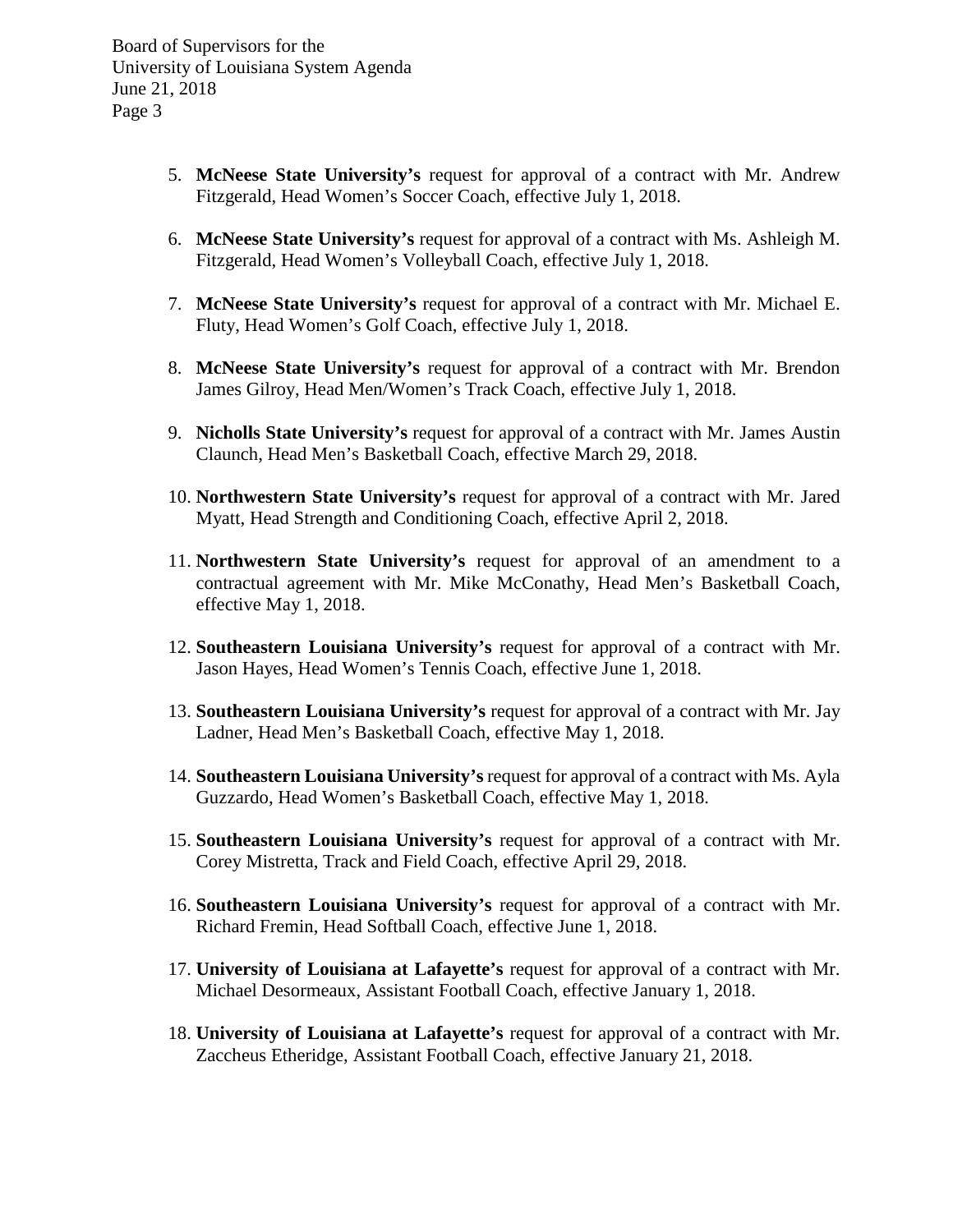- 19. **University of Louisiana at Lafayette's** request for approval of a contract with Mr. Mark Hocke, Head Strength and Conditioning Coach and Associate Head Football Coach, effective January 1, 2018.
- 20. **University of Louisiana at Lafayette's** request for approval of a contract with Mr. Jabbar Juluke, Assistant Football Coach, effective January 1, 2018.
- 21. **University of Louisiana at Lafayette's** request for approval of a contract with Mr. Timothy Leger, Assistant Football Coach, effective January 1, 2018.
- 22. **University of Louisiana at Lafayette's** request for approval of a contract with Mr. David Looney, Jr., Assistant Football Coach, effective January 18, 2018.
- 23. **University of Louisiana at Lafayette's** request for approval of a contract with Mr. Matthew Powledge, Assistant Football Coach, effective January 1, 2018.
- 24. **University of Louisiana at Lafayette's** request for approval of a contract with Mr. Ron Roberts, Assistant Football Coach, effective January 19, 2018.
- 25. **University of Louisiana at Lafayette's** request for approval of a contract with Mr. Robert Sale, Assistant Football Coach, effective January 1, 2018.
- 26. **University of Louisiana at Lafayette's** request for approval of a contract with Mr. Rory Segrest, Assistant Football Coach, effective January 1, 2018.
- 27. **University of Louisiana at Lafayette's** request for approval of a contract with Mr. Patrick Toney, Assistant Football Coach, effective January 3, 2018.
- 28. **University of Louisiana at Lafayette's** request for approval of a contract with Mr. Troy Wingerter, Director of Football Operations, effective January 1, 2018.
- 29. **University of Louisiana at Monroe's** request for approval of a contract with Mr. J.D. Malone, Head Track and Field/Cross Country Coach, effective July 1, 2018.
- 30. **University of Louisiana at Monroe's** request for approval of amendments to the contractual agreement with Mr. Mathew Collins, Assistant Baseball Coach, effective May 23, 2018.
- 31. **University of Louisiana at Monroe's** request for approval of an amendment to the contractual agreement with Mr. Corey Lyon, Head Women's Softball Coach, effective May 30, 2018.
- 32. **University of Louisiana at Monroe's** request for approval of a contract with Mr. Tim Baldwin, Head Golf Coach, effective July 1, 2018.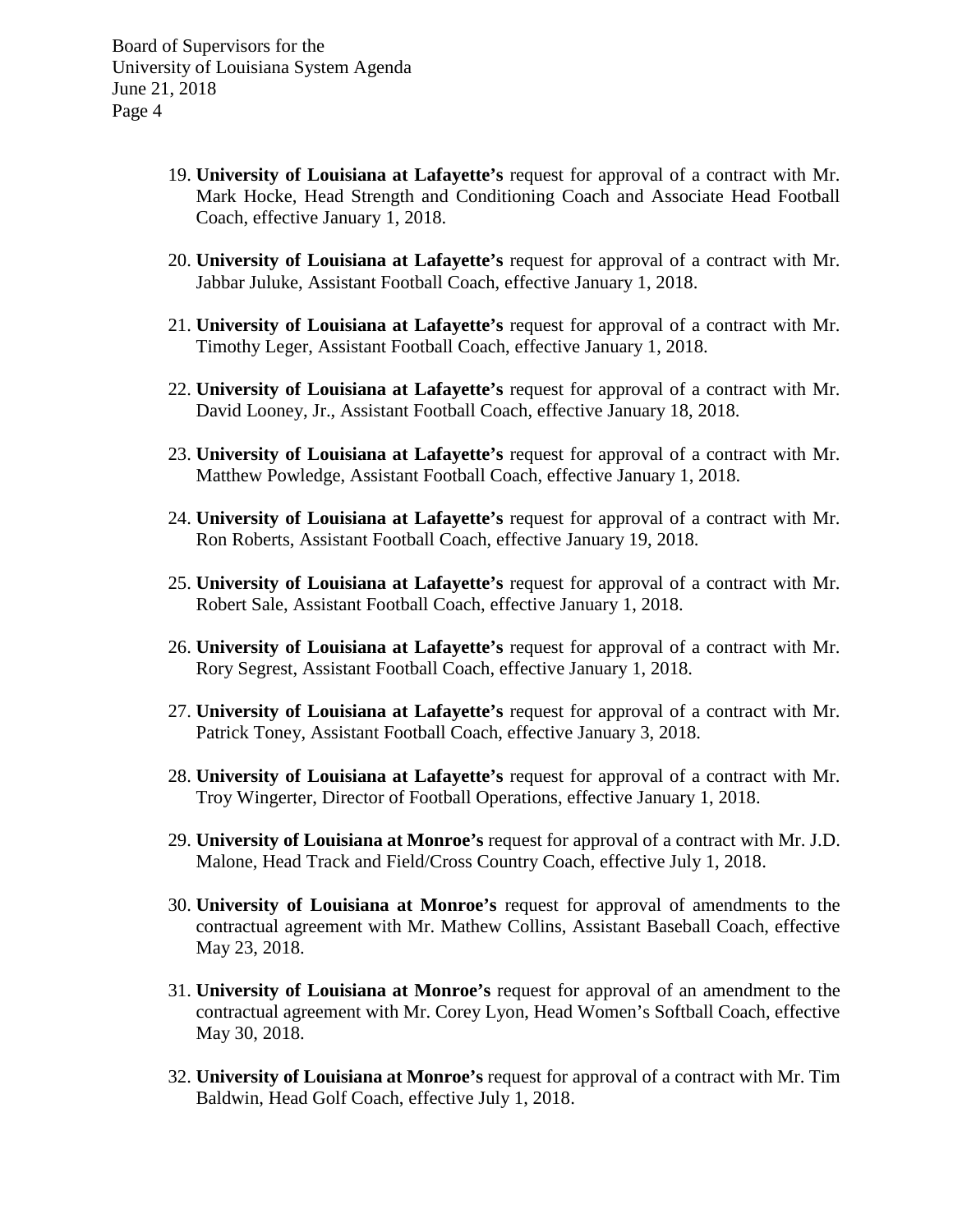- 33. **University of Louisiana at Monroe's** request for approval of a revised Athletic Home Game Complimentary Ticket Policy.
- 34. **University of New Orleans'** request for approval of contractual amendments with Mr. Michael Blake Dean, Head Men's Baseball Coach, effective July 1, 2018.
- 35. Other Business

# H. **REPORT OF FACILITIES PLANNING COMMITTEE**

- 1. **Louisiana Tech University's** request for approval to purchase a former drive-in bank and land site, on behalf of the University, from the Louisiana Tech University Foundation.
- 2. **Northwestern State University's** request for approval to demolish the Lumber Storage Building located on the Natchitoches campus.
- 3. **University of Louisiana at Monroe's** request for approval to enter into a lease with the University of Louisiana at Monroe Foundation and University of Louisiana at Monroe Alumni Association for the Laird Weems Center upon purchase.
- 4. **University of Louisiana at Monroe's** request for approval of the Board of Supervisors for the University of Louisiana System for the execution of supplements to the Ground and Buildings Lease Agreement and the Agreement to Lease with Option to Purchase between the Board, on behalf of the University, and the University of Louisiana at Monroe Facilities, Inc., in connection with the Brown Stadium and parking renovation project.
- 5. **University of Louisiana at Monroe's** request for approval of the Board of Supervisors for the University of Louisiana System for the execution of a Ground Lease Agreement between the Board, acting on behalf of the University, and the Harvey W. Peters Research Foundation, in connection with the construction of a medical school on the University's campus.
- 6. Other Business

# I. **REPORT OF FINANCE COMMITTEE**

- 1. **Grambling State University's** request for approval of a Memorandum of Understanding and Non-Disclosure Agreement with CSRA, LLC.
- 2. **University of Louisiana at Lafayette's** request for approval of an Affiliation Agreement and Funds Management Agreement with the University of Louisiana at Lafayette Foundation.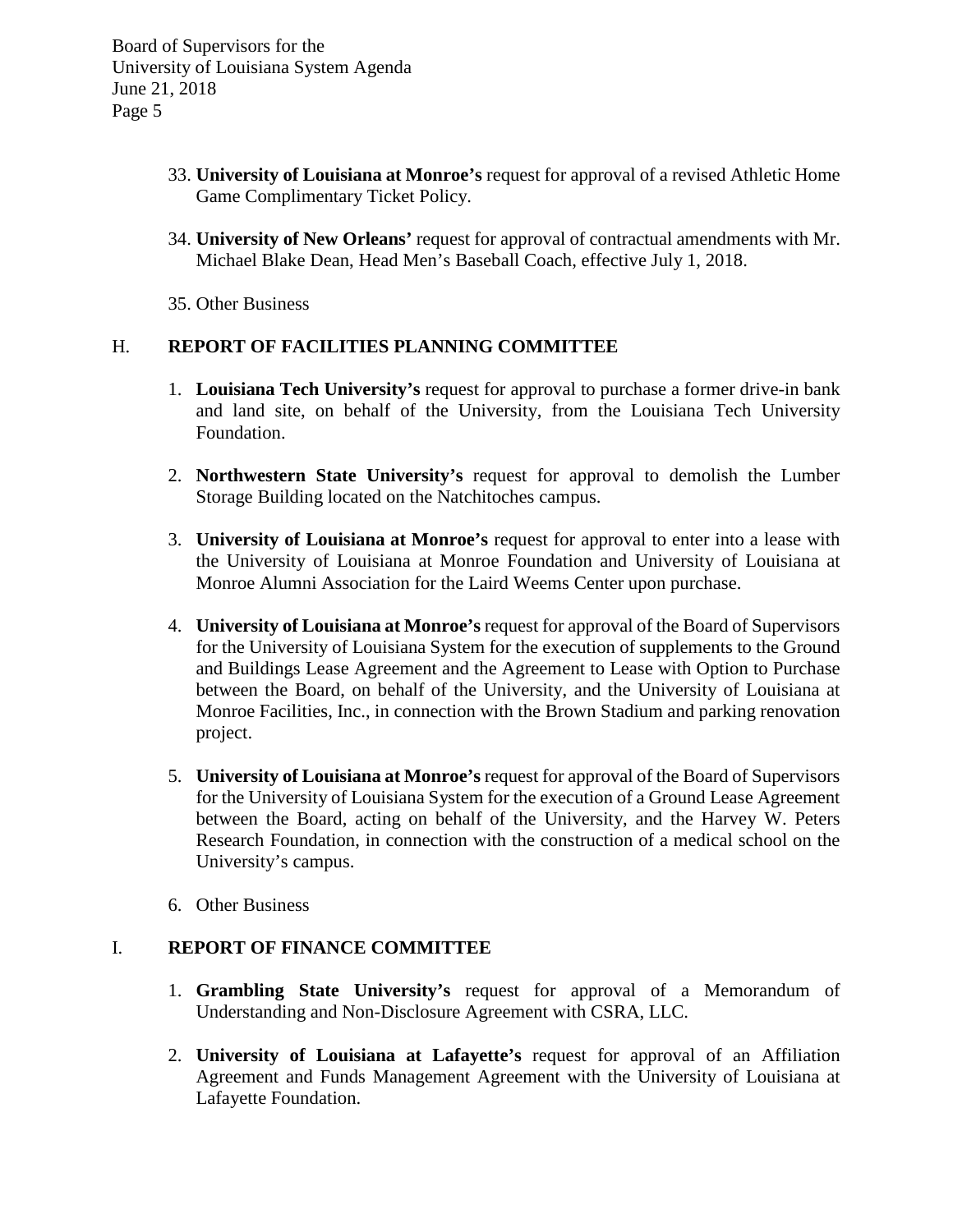- 3. **University of Louisiana System's** request for approval of the Board Operations and System Universities' Fiscal Year 2018-19 Internal Audit Plans.
- 4. **University of Louisiana System's** discussion of Fiscal Year 2017-18 third quarter financial reports and ongoing assurances.
- 5. Other Business

### J. **REPORT OF PERSONNEL COMMITTEE**

- 1. **McNeese State University's** request for approval to appoint Dr. Michael Buckles as Dean for the College of Liberal Arts effective August 1, 2018.
- 2. **McNeese State University's** request for approval to appoint Dr. Cynthia Cano as Interim Dean for the College of Business effective July 1, 2018.
- 3. **Nicholls State University's** request for approval to appoint Dr. Sue Westbrook as Provost and Vice President for Academic Affairs effective May 21, 2018.
- 4. **Northwestern State University's** request for approval to continue the appointment of Dr. Frances Conine as Interim Vice President for Student Experience effective July 1, 2018.
- 5. **University of Louisiana at Lafayette's** request for approval to appoint Dr. Melinda Granger Oberleitner as Dean of the College of Nursing and Allied Health Professions effective June 1, 2018.
- 6. **University of Louisiana at Lafayette's** request for approval to appoint Dr. Jaimie L. Hebert as Provost and Vice President for Academic Affairs effective July 1, 2018.
- 7. **University of Louisiana at Monroe's** request for approval to appoint Dr. John M. Pratte as Dean of the College of Arts, Education, and Sciences effective July 2, 2018.
- 8. **University of New Orleans'** request for approval to appoint Dr. Carolyn Golz as Associate Vice President for Student Affairs and Dean of Students effective July 15, 2018.
- 9. Other Business

### K. **REPORT OF LEGISLATION COMMITTEE**

- 1. Recap of the 2018 Regular Session of the Louisiana Legislature
- 2. Recap of the 2018 Second Extraordinary Session of the Louisiana Legislature
- 3. Other Business